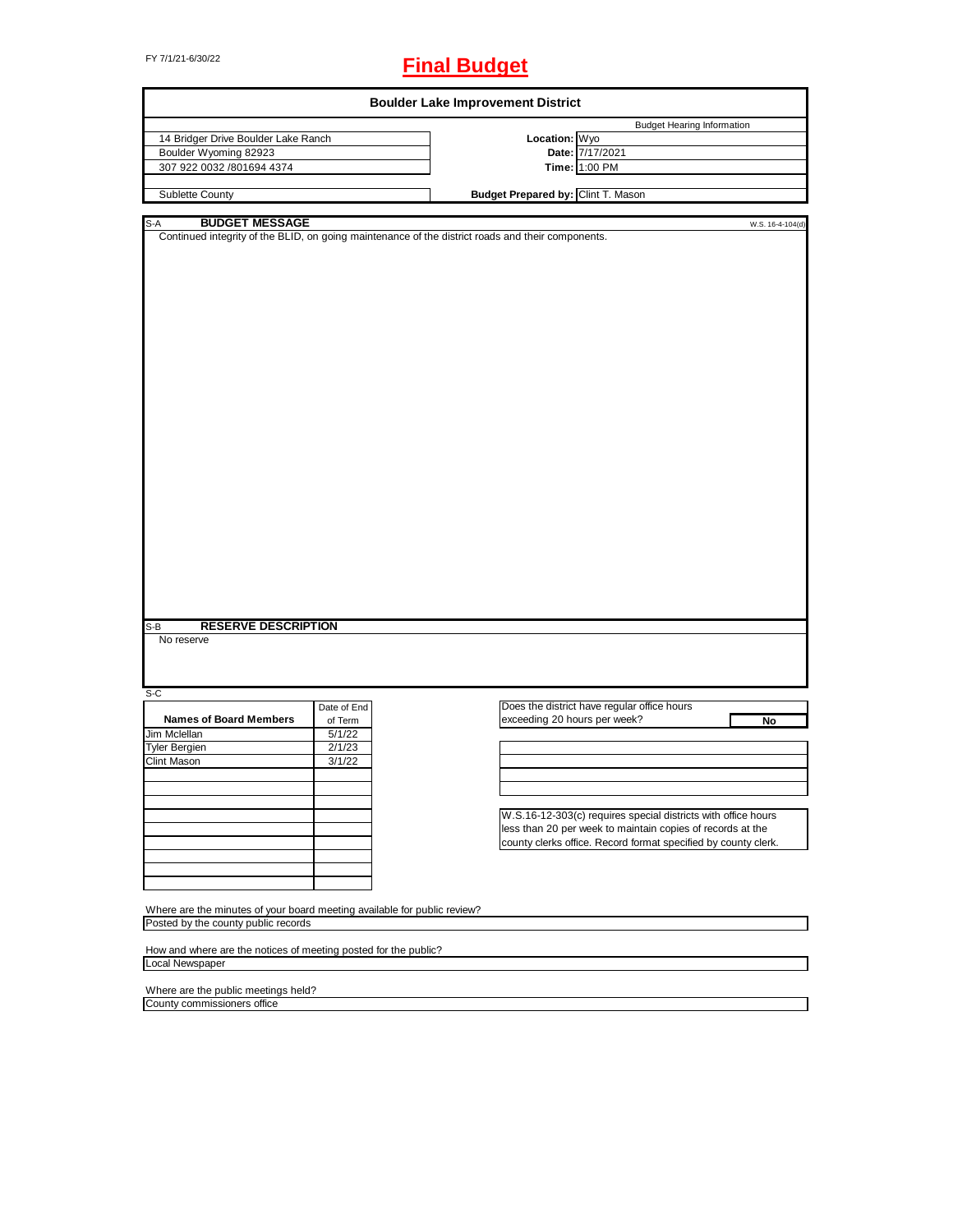### **FINAL BUDGET SUMMARY**

| <b>OVERVIEW</b> |                                                             | 2019-2020<br>Actual | 2020-2021<br>Estimated | 2021-2022<br>Proposed | <b>Final Approval</b> |
|-----------------|-------------------------------------------------------------|---------------------|------------------------|-----------------------|-----------------------|
| $S-1$           | <b>Total Budgeted Expenditures</b>                          | \$14,082            | \$10,602               | \$10,100              | \$10,100              |
| $S-2$           | <b>Total Principal to Pay on Debt</b>                       | \$0                 | \$0                    | \$0                   | \$0                   |
| $S-3$           | <b>Total Change to Restricted Funds</b>                     | \$0                 | \$0                    | \$0                   | \$0                   |
| $S-4$           | <b>Total General Fund and Forecasted Revenues Available</b> | \$31,851            | \$30,660               | \$27,111              | \$27,111              |
| $S-5$           | Amount requested from County Commissioners                  | \$8,418             | \$10,000               | \$10,000              | \$10,000              |
| $S-6$           | <b>Additional Funding Needed:</b>                           |                     |                        | \$0                   | \$0                   |

|                   | <b>REVENUE SUMMARY</b>                       | 2019-2020  | 2020-2021  | 2021-2022                         | <b>Final Approval</b>  |
|-------------------|----------------------------------------------|------------|------------|-----------------------------------|------------------------|
|                   |                                              | Actual     | Estimated  | Proposed                          |                        |
|                   |                                              |            |            |                                   |                        |
| $S-7$             | <b>Operating Revenues</b>                    | \$0        | \$0        | \$0                               | \$0                    |
| $S-8$             | Tax levy (From the County Treasurer)         | \$8.418    | \$10,000   | \$10,000                          | \$10,000               |
| $S-9$             | <b>Government Support</b>                    | \$0        | \$0        | \$0                               | \$0                    |
| $S-10$            | Grants                                       | \$0        | \$0        | \$0                               | \$0                    |
| $S-11$            | Other County Support (Not from Co. Treas.)   | \$0        | \$0        | \$0                               | \$0                    |
| $S-12$            | <b>Miscellaneous</b>                         | \$2,773    | \$0        | \$0                               | $\overline{30}$        |
| $S-13$            | <b>Other Forecasted Revenue</b>              | \$0        | \$0        | \$0                               | \$0                    |
| $S-14$            | <b>Total Revenue</b>                         | \$11,191   | \$10,000   | \$10.000                          | \$10.000               |
| FY 7/1/21-6/30/22 |                                              |            |            | Boulder Lake Improvement District |                        |
|                   |                                              | 2019-2020  | 2020-2021  | 2021-2022                         |                        |
|                   | <b>EXPENDITURE SUMMARY</b>                   | Actual     | Estimated  | Proposed                          | <b>Final Approval</b>  |
|                   |                                              |            |            |                                   |                        |
| $S-15$            | <b>Capital Outlay</b>                        | \$0        | \$0        | \$0                               | \$0                    |
| $S-16$            | <b>Interest and Fees On Debt</b>             | \$0        | \$0        | \$0                               | \$0                    |
| $S-17$            | Administration                               | \$495      | \$352      | \$350                             | \$350                  |
| $S-18$            | <b>Operations</b>                            | \$12,817   | \$9,450    | \$9,000                           | \$9,000                |
| $S-19$            | <b>Indirect Costs</b>                        | \$770      | \$800      | \$750                             | \$750                  |
| <b>S-20R</b>      | <b>Expenditures paid by Reserves</b>         | \$0        | \$0        | \$0                               | \$0                    |
| $S-20$            | <b>Total Expenditures</b>                    | \$14,082   | \$10,602   | \$10,100                          | \$10,100               |
|                   |                                              |            |            |                                   |                        |
|                   | <b>DEBT SUMMARY</b>                          | 2019-2020  | 2020-2021  | 2021-2022                         | <b>Final Approval</b>  |
|                   |                                              | Actual     | Estimated  | Proposed                          |                        |
|                   |                                              |            |            |                                   |                        |
|                   |                                              |            |            |                                   |                        |
| $S-21$            | <b>Principal Paid on Debt</b>                | \$0        | \$0        | \$0                               | \$0                    |
|                   |                                              | 2019-2020  | 2020-2021  | 2021-2022                         |                        |
|                   | <b>CASH AND INVESTMENTS</b>                  | Actual     | Estimated  | Proposed                          | <b>Final Approval</b>  |
|                   |                                              |            |            |                                   |                        |
| $S-22$            | <b>TOTAL GENERAL FUNDS</b>                   | \$20.660   | \$20.660   | \$17,111                          | \$17,111               |
|                   |                                              |            |            |                                   |                        |
|                   | <b>Summary of Reserve Funds</b>              |            |            |                                   |                        |
| $S-23$            | <b>Beginning Balance in Reserve Accounts</b> |            |            |                                   |                        |
| $S-24$            | a. Sinking and Debt Service Funds            | \$0        | \$0        | \$0                               | \$0                    |
| $S-25$            | b. Reserves                                  | \$0        | \$0        | \$0                               | \$0                    |
| $S-26$            | c. Bond Funds                                | \$0        | \$0        | \$0                               | \$0                    |
|                   | Total Reserves (a+b+c)                       | \$0        | \$0        | \$0                               | \$0                    |
| $S-27$            | Amount to be added                           |            |            |                                   |                        |
| $S-28$            | a. Sinking and Debt Service Funds            | \$0        | \$0        | \$0                               | \$0                    |
| $S-29$            | b. Reserves                                  | \$0        | \$0        | \$0                               | \$0                    |
| $S-30$            | c. Bond Funds                                | \$0        | \$0        | \$0                               | \$0                    |
|                   | Total to be added (a+b+c)                    | \$0        | \$0        | \$0                               | \$0                    |
|                   |                                              |            |            |                                   |                        |
| $S-31$<br>$S-32$  | <b>Subtotal</b><br>Less Total to be spent    | \$0<br>\$0 | \$0<br>\$0 | \$0<br>\$0                        | \$0<br>$\overline{50}$ |

*End of Summary*

*Budget Officer / District Official (if not same as "Submitted by")*

**DISTRICT ADDRESS:** 14 Bridger Drive Boulder Lake Ranch **PREPARED BY:** Clint T. Mason

Date adopted by Special District

**DISTRICT PHONE:** 307 922 0032 /801694 4374

Boulder Wyoming 82923

1/23/19 *Form approved by Wyoming Department of Audit, Public Funds Division Prepared in compliance with the Uniform Municipal Fiscal Procedures Act (W.S. 16-4-101 through 124) as it applies.*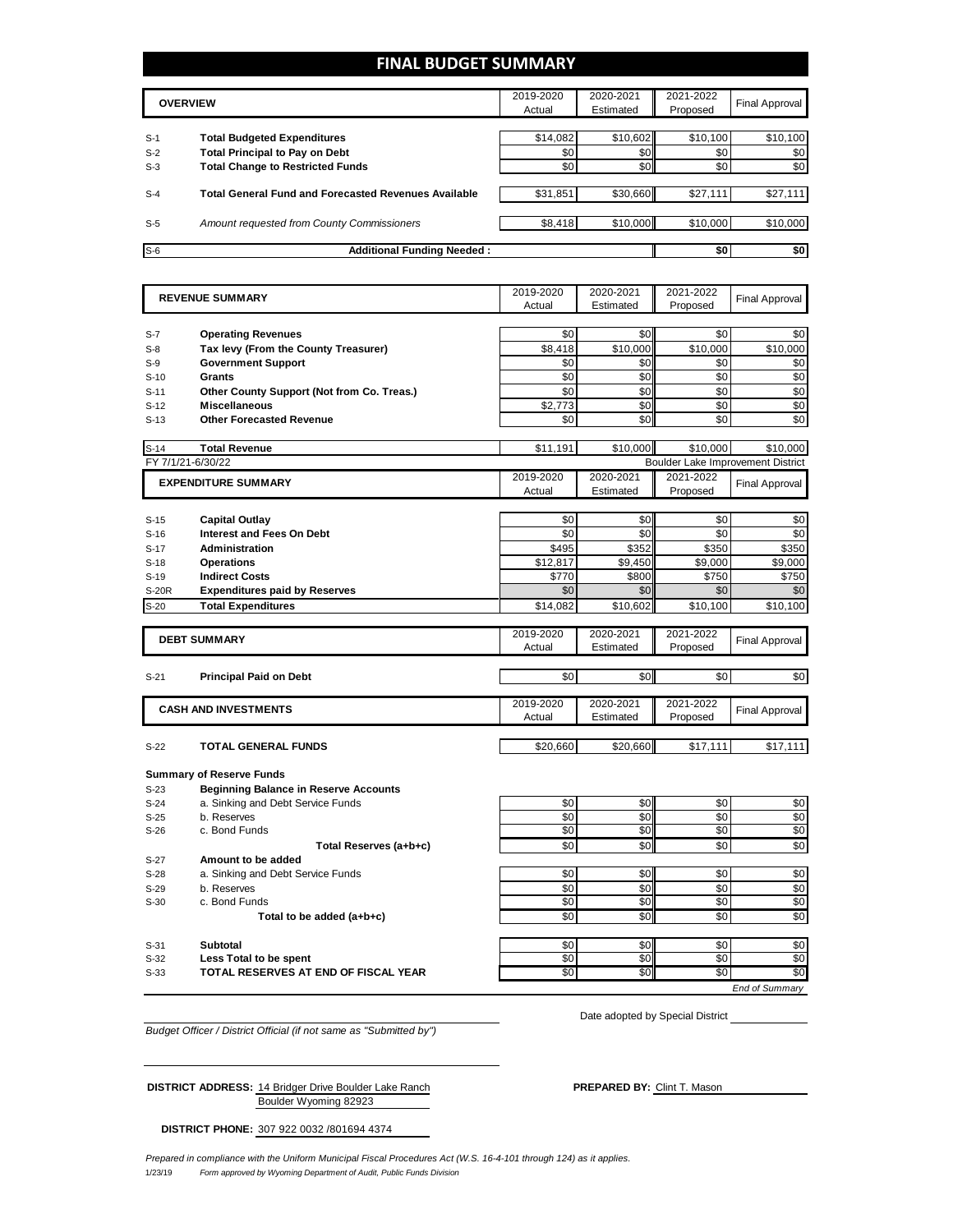|                    | Boulder Lake Improvement District                            |                                 |           |            | <b>FYE</b> | 6/30/2022             |
|--------------------|--------------------------------------------------------------|---------------------------------|-----------|------------|------------|-----------------------|
|                    | <b>NAME OF DISTRICT/BOARD</b>                                |                                 |           |            |            |                       |
|                    |                                                              |                                 |           |            |            |                       |
|                    | PROPERTY TAXES AND ASSESSMENTS                               |                                 |           |            |            |                       |
|                    |                                                              |                                 |           |            |            |                       |
|                    |                                                              | <b>DOA Chart</b>                | 2019-2020 | 2020-2021  | 2021-2022  | <b>Final Approval</b> |
|                    |                                                              | of Accounts                     | Actual    | Estimated  | Proposed   |                       |
| $R-1$              | <b>Property Taxes and Assessments Received</b>               |                                 |           |            |            |                       |
| $R-1.1$            | Tax Levy (From the County Treasurer)                         | 4001                            | \$8,418   | \$10,000   | \$10,000   | \$10,000              |
| $R-1.2$            | Other County Support (see note on the right)                 | 4005                            |           |            |            |                       |
|                    |                                                              |                                 |           |            |            |                       |
|                    | <b>FORECASTED REVENUE</b>                                    |                                 |           |            |            |                       |
|                    |                                                              |                                 |           |            |            |                       |
|                    |                                                              |                                 | 2019-2020 | 2020-2021  | 2021-2022  |                       |
|                    |                                                              | <b>DOA Chart</b><br>of Accounts | Actual    | Estimated  | Proposed   | <b>Final Approval</b> |
|                    |                                                              |                                 |           |            |            |                       |
| $R-2$              | <b>Revenues from Other Governments</b><br>State Aid          | 4211                            |           |            |            |                       |
| $R - 2.1$          |                                                              |                                 |           |            |            |                       |
|                    | R-2.2 Additional County Aid (non-treasurer)                  | 4237<br>4237                    |           |            |            |                       |
| $R - 2.3$<br>R-2.4 | City (or Town) Aid<br>Other (Specify)                        | 4237                            |           |            |            |                       |
| $R - 2.5$          |                                                              |                                 | \$0       | \$0        | \$0        | \$0                   |
| $R-3$              | <b>Total Government Support</b><br><b>Operating Revenues</b> |                                 |           |            |            |                       |
| $R - 3.1$          | <b>Customer Charges</b>                                      | 4300                            |           |            |            |                       |
|                    | R-3.2 Sales of Goods or Services                             | 4300                            |           |            |            |                       |
|                    | R-3.3 Other Assessments                                      | 4503                            |           |            |            |                       |
| $R - 3.4$          | <b>Total Operating Revenues</b>                              |                                 | \$0       | $\sqrt{6}$ | \$0        | \$0                   |
| $R - 4$            | <b>Grants</b>                                                |                                 |           |            |            |                       |
| $R - 4.1$          | <b>Direct Federal Grants</b>                                 | 4201                            |           |            |            |                       |
|                    | R-4.2 Federal Grants thru State Agencies                     | 4201                            |           |            |            |                       |
|                    | R-4.3 Grants from State Agencies                             | 4211                            |           |            |            |                       |
| $R - 4.4$          | <b>Total Grants</b>                                          |                                 | \$0       | \$0        | \$0        | \$0                   |
| $R-5$              | <b>Miscellaneous Revenue</b>                                 |                                 |           |            |            |                       |
| $R-5.1$            | Interest                                                     | 4501                            |           |            |            |                       |
| $R-5.2$            | Other: Specify<br><b>Fire Truck Sales</b>                    | 4500                            | \$2,773   |            |            |                       |
| R-5.3              | Other: Additional                                            |                                 |           |            |            |                       |
| R-5.4              | <b>Total Miscellaneous</b>                                   |                                 | \$2,773   | \$0        | \$0        | \$0                   |
| $R - 5.5$          | <b>Total Forecasted Revenue</b>                              |                                 | \$2,773   | \$0        | \$0        | \$0                   |
|                    |                                                              |                                 |           |            |            |                       |
| $R-6$              | <b>Other Forecasted Revenue</b>                              |                                 |           |            |            |                       |
| $R-6.1$            | a. Other past due as estimated by Co. Treas.                 | 4004                            |           |            |            |                       |
| $R-6.2$            | b. Other forecasted revenue (specify):                       |                                 |           |            |            |                       |
| $R-6.3$            |                                                              | 4500                            |           |            |            |                       |
| $R-6.4$            |                                                              | 4500                            |           |            |            |                       |
| $R-6.5$            |                                                              |                                 |           |            |            |                       |
| $R-6.6$            | Total Other Forecasted Revenue (a+b)                         |                                 | \$0       | \$0        | \$0        | \$0                   |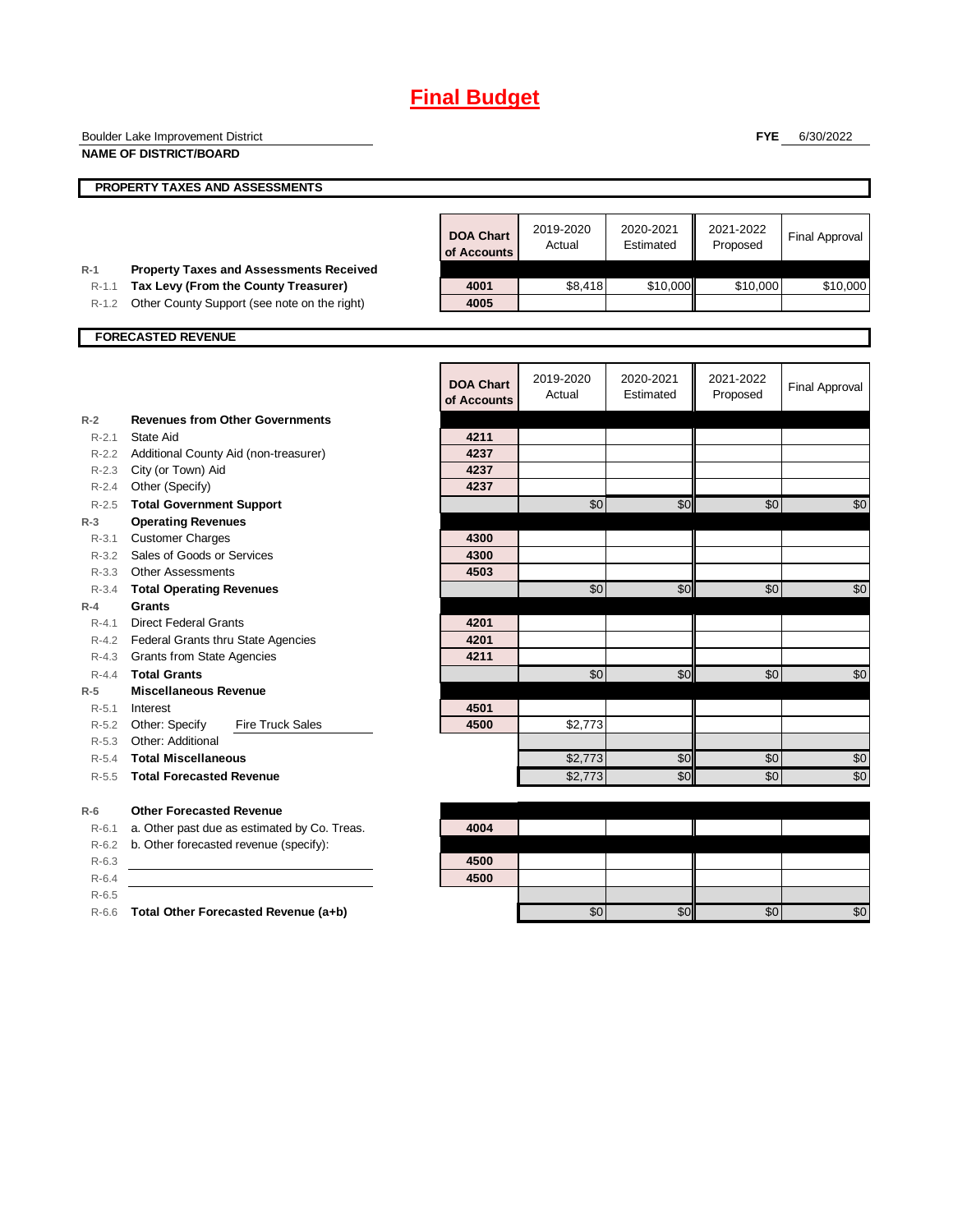### **CAPITAL OUTLAY BUDGET**

|           |                             | VI AVVV |
|-----------|-----------------------------|---------|
| E-1       | <b>Capital Outlay</b>       |         |
| $E - 1.1$ | <b>Real Property</b>        | 6201    |
| $E-1.2$   | Vehicles                    | 6210    |
| $E-1.3$   | Office Equipment            | 6211    |
| $E - 1.4$ | Other (Specify)             |         |
| $E-1.5$   |                             | 6200    |
| $E-1.6$   |                             | 6200    |
| $E-1.7$   |                             |         |
| $E-1.8$   | <b>TOTAL CAPITAL OUTLAY</b> |         |
|           |                             |         |

| <b>DOA Chart</b><br>of Accounts | 2019-2020<br>Actual | 2020-2021<br>Estimated | 2021-2022<br>Proposed | <b>Final Approval</b> |
|---------------------------------|---------------------|------------------------|-----------------------|-----------------------|
|                                 |                     |                        |                       |                       |
| 6201                            |                     |                        |                       |                       |
| 6210                            |                     |                        |                       |                       |
| 6211                            |                     |                        |                       |                       |
|                                 |                     |                        |                       |                       |
| 6200                            |                     |                        |                       |                       |
| 6200                            |                     |                        |                       |                       |
|                                 |                     |                        |                       |                       |
|                                 | \$0                 | $\Re$                  | \$0                   | \$0                   |

### **ADMINISTRATION BUDGET**

|           |                                      | <b>DOA Chart</b><br>of Accounts | 2019-2020<br>Actual | 2020-2021<br>Estimated | 2021-2022<br>Proposed | <b>Final Approval</b> |
|-----------|--------------------------------------|---------------------------------|---------------------|------------------------|-----------------------|-----------------------|
| $E-2$     | <b>Personnel Services</b>            |                                 |                     |                        |                       |                       |
| $E - 2.1$ | Administrator                        | 7002                            |                     |                        |                       |                       |
| $E - 2.2$ | Secretary                            | 7003                            |                     |                        |                       |                       |
| $E - 2.3$ | Clerical                             | 7004                            |                     |                        |                       |                       |
| $E - 2.4$ | Other (Specify)                      |                                 |                     |                        |                       |                       |
| $E-2.5$   |                                      | 7005                            |                     |                        |                       |                       |
| $E - 2.6$ |                                      | 7005                            |                     |                        |                       |                       |
| $E - 2.7$ |                                      |                                 |                     |                        |                       |                       |
| $E-3$     | <b>Board Expenses</b>                |                                 |                     |                        |                       |                       |
| $E - 3.1$ | Travel                               | 7011                            |                     |                        |                       |                       |
| $E - 3.2$ | Mileage                              | 7012                            |                     |                        |                       |                       |
| $E - 3.3$ | Other (Specify)                      |                                 |                     |                        |                       |                       |
| $E-3.4$   |                                      | 7013                            |                     |                        |                       |                       |
| $E - 3.5$ |                                      | 7013                            |                     |                        |                       |                       |
| $E - 3.6$ |                                      |                                 |                     |                        |                       |                       |
| $E-4$     | <b>Contractual Services</b>          |                                 |                     |                        |                       |                       |
| $E - 4.1$ | Legal                                | 7021                            |                     |                        |                       |                       |
| $E-4.2$   | Accounting/Auditing                  | 7022                            | \$285               | \$150                  | \$100                 | \$100                 |
| $E - 4.3$ | Other (Specify)                      |                                 |                     |                        |                       |                       |
| $E-4.4$   |                                      | 7023                            |                     |                        |                       |                       |
| $E - 4.5$ |                                      | 7023                            |                     |                        |                       |                       |
| $E-4.6$   |                                      |                                 |                     |                        |                       |                       |
| $E-5$     | <b>Other Administrative Expenses</b> |                                 |                     |                        |                       |                       |
| $E - 5.1$ | <b>Office Supplies</b>               | 7031                            | \$110               | \$100                  | \$150                 | \$150                 |
| $E-5.2$   | Office equipment, rent & repair      | 7032                            |                     |                        |                       |                       |
| $E - 5.3$ | Education                            | 7033                            |                     |                        |                       |                       |
| $E - 5.4$ | Registrations                        | 7034                            |                     |                        |                       |                       |
| $E - 5.5$ | Other (Specify)                      |                                 |                     |                        |                       |                       |
| $E - 5.6$ | <b>Treasury Bond</b>                 | 7035                            | \$100               | \$100                  | \$100                 | \$100                 |
| $E - 5.7$ | <b>Bank Fees</b>                     | 7035                            |                     | $\frac{6}{2}$          | \$0                   |                       |
| $E - 5.8$ |                                      |                                 |                     |                        |                       |                       |
| $E-6$     | <b>TOTAL ADMINISTRATION</b>          |                                 | \$495               | \$352                  | \$350                 | \$350                 |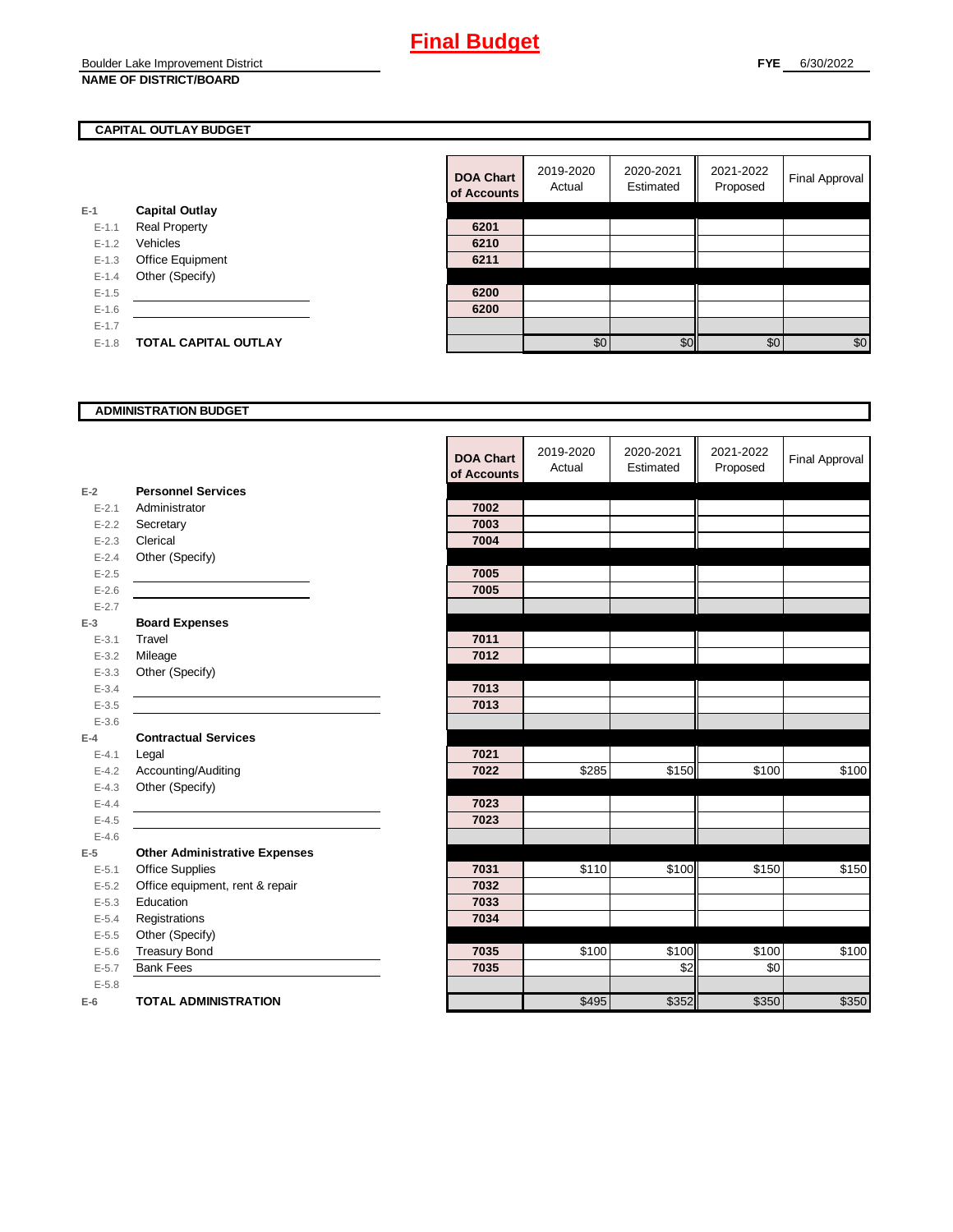### **OPERATIONS BUDGET**

|            |                                                                                                                        | <b>DOA Chart</b> | 2019-2020 | 2020-2021 | 2021-2022       | <b>Final Approval</b> |
|------------|------------------------------------------------------------------------------------------------------------------------|------------------|-----------|-----------|-----------------|-----------------------|
|            |                                                                                                                        | of Accounts      | Actual    | Estimated | Proposed        |                       |
| $E-7$      | <b>Personnel Services</b>                                                                                              |                  |           |           |                 |                       |
| $E - 7.1$  | Wages--Operations                                                                                                      | 7202             |           |           |                 |                       |
| $E - 7.2$  | <b>Service Contracts</b>                                                                                               | 7203             |           |           |                 |                       |
| $E - 7.3$  | Other (Specify)                                                                                                        |                  |           |           |                 |                       |
| $E - 7.4$  |                                                                                                                        | 7204             |           |           |                 |                       |
| $E - 7.5$  |                                                                                                                        | 7204             |           |           |                 |                       |
| $E - 7.6$  |                                                                                                                        |                  |           |           |                 |                       |
| $E-8$      | <b>Travel</b>                                                                                                          |                  |           |           |                 |                       |
| $E-8.1$    | Mileage                                                                                                                | 7211             |           |           |                 |                       |
| $E - 8.2$  | Other (Specify)                                                                                                        |                  |           |           |                 |                       |
| $E - 8.3$  |                                                                                                                        | 7212             |           |           |                 |                       |
| $E - 8.4$  |                                                                                                                        | 7212             |           |           |                 |                       |
| $E - 8.5$  |                                                                                                                        |                  |           |           |                 |                       |
| $E-9$      | <b>Operating supplies (List)</b>                                                                                       |                  |           |           |                 |                       |
| $E - 9.1$  |                                                                                                                        | 7220             |           |           |                 |                       |
| $E-9.2$    |                                                                                                                        | 7220             |           |           |                 |                       |
| $E - 9.3$  |                                                                                                                        | 7220             |           |           |                 |                       |
| $E-9.4$    |                                                                                                                        | 7220             |           |           |                 |                       |
| $E - 9.5$  |                                                                                                                        |                  |           |           |                 |                       |
| $E-10$     | <b>Program Services (List)</b>                                                                                         |                  |           |           |                 |                       |
| $E - 10.1$ | the control of the control of the control of the control of the control of the control of                              | 7230             |           |           |                 |                       |
| $E-10.2$   |                                                                                                                        | 7230             |           |           |                 |                       |
| $E-10.3$   |                                                                                                                        | 7230             |           |           |                 |                       |
| $E-10.4$   |                                                                                                                        | 7230             |           |           |                 |                       |
| $E-10.5$   |                                                                                                                        |                  |           |           |                 |                       |
| $E-11$     | <b>Contractual Arrangements (List)</b>                                                                                 |                  |           |           |                 |                       |
| $E - 11.1$ | Road Maintenance                                                                                                       | 7400             | \$7,368   | \$8,850   | \$9,000         | \$9,000               |
| $E-11.2$   | <u> 1989 - Johann Stoff, deutscher Stoffen und der Stoffen und der Stoffen und der Stoffen und der Stoffen und der</u> | 7400             | \$3,587   | \$0       |                 |                       |
| $E - 11.3$ |                                                                                                                        | 7400             |           |           |                 |                       |
| $E - 11.4$ |                                                                                                                        | 7400             |           |           |                 |                       |
| $E-11.5$   |                                                                                                                        |                  |           |           |                 |                       |
| $E-12$     | <b>Other operations (Specify)</b>                                                                                      |                  |           |           |                 |                       |
| $E-12.1$   | Fire Truck Storage                                                                                                     | 7450             | \$600     | \$600     | \$0             |                       |
| $E-12.2$   | Fire Truck Maintenance                                                                                                 | 7450             | \$1,262   | \$0       | $\overline{30}$ |                       |
| $E-12.3$   |                                                                                                                        | 7450             |           |           |                 |                       |
| $E-12.4$   |                                                                                                                        | 7450             |           |           |                 |                       |
| $E-12.5$   |                                                                                                                        |                  |           |           |                 |                       |
| $E-13$     | <b>TOTAL OPERATIONS</b>                                                                                                |                  | \$12,817  | \$9,450   | \$9,000         | \$9,000               |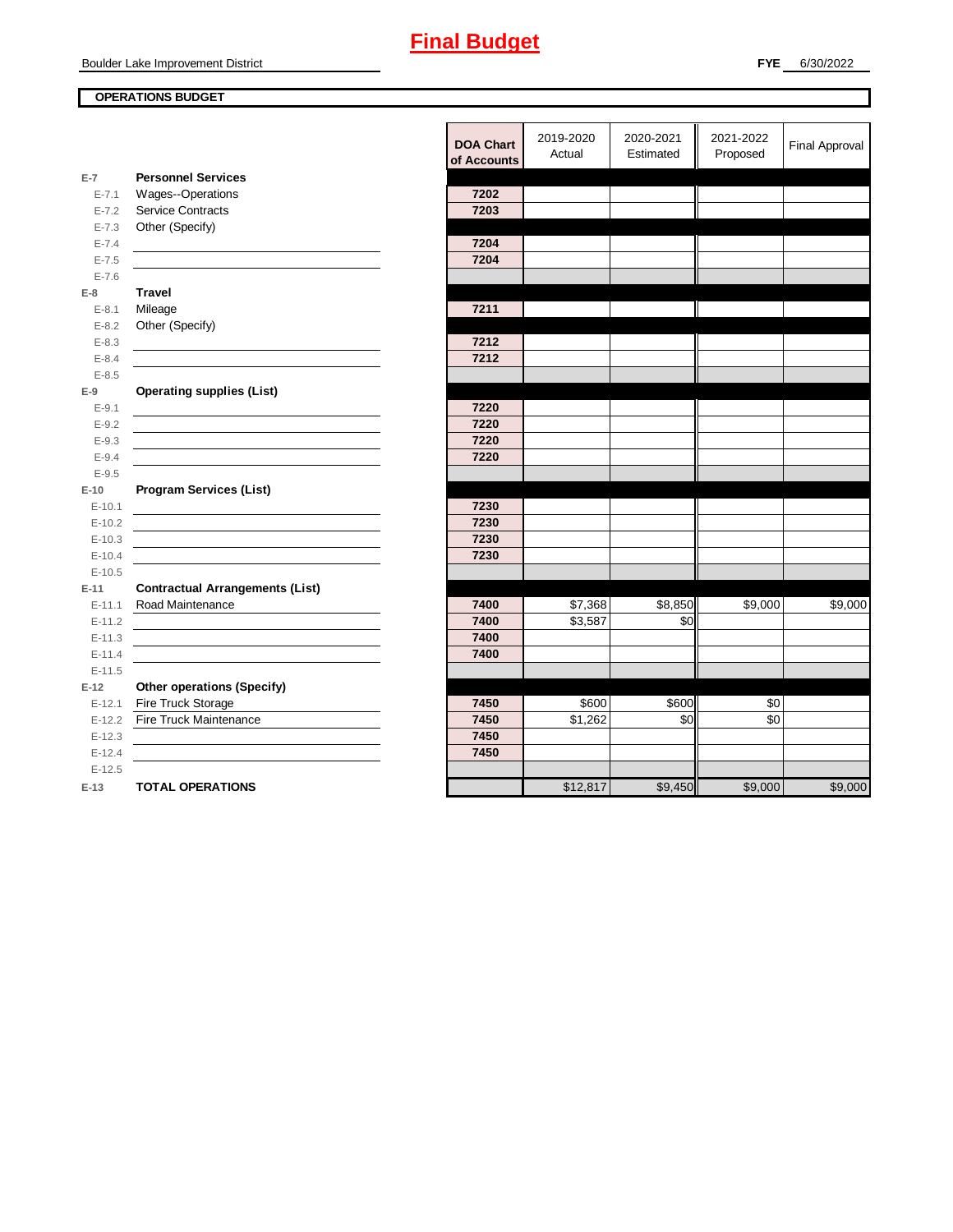### **INDIRECT COSTS BUDGET**

|          |                                                                                                                      | <b>DOA Chart</b><br>of Accounts | 2019-2020<br>Actual | 2020-2021<br>Estimated | 2021-2022<br>Proposed | Final Approval |
|----------|----------------------------------------------------------------------------------------------------------------------|---------------------------------|---------------------|------------------------|-----------------------|----------------|
| $E-14$   | <b>Insurance</b>                                                                                                     |                                 |                     |                        |                       |                |
| $E-14.1$ | Liability                                                                                                            | 7502                            | \$770               | \$800                  | \$750                 | \$750          |
| $E-14.2$ | Buildings and vehicles                                                                                               | 7503                            |                     |                        |                       |                |
| $E-14.3$ | Equipment                                                                                                            | 7504                            |                     |                        |                       |                |
| $E-14.4$ | Other (Specify)                                                                                                      |                                 |                     |                        |                       |                |
| $E-14.5$ | <u> 1980 - Jan Samuel Barbara, martin da shekarar 1980 - 1981 - 1982 - 1982 - 1982 - 1982 - 1983 - 1984 - 1986 -</u> | 7505                            |                     |                        |                       |                |
| $E-14.6$ |                                                                                                                      | 7505                            |                     |                        |                       |                |
| $E-14.7$ |                                                                                                                      |                                 |                     |                        |                       |                |
| $E-15$   | Indirect payroll costs:                                                                                              |                                 |                     |                        |                       |                |
| $E-15.1$ | FICA (Social Security) taxes                                                                                         | 7511                            |                     |                        |                       |                |
| $E-15.2$ | <b>Workers Compensation</b>                                                                                          | 7512                            |                     |                        |                       |                |
| $E-15.3$ | <b>Unemployment Taxes</b>                                                                                            | 7513                            |                     |                        |                       |                |
| $E-15.4$ | Retirement                                                                                                           | 7514                            |                     |                        |                       |                |
| $E-15.5$ | Health Insurance                                                                                                     | 7515                            |                     |                        |                       |                |
| $E-15.6$ | Other (Specify)                                                                                                      |                                 |                     |                        |                       |                |
| $E-15.7$ |                                                                                                                      | 7516                            |                     |                        |                       |                |
| $E-15.8$ |                                                                                                                      | 7516                            |                     |                        |                       |                |
| $E-15.9$ |                                                                                                                      |                                 |                     |                        |                       |                |
|          |                                                                                                                      |                                 |                     |                        |                       |                |
| $E-17$   | <b>TOTAL INDIRECT COSTS</b>                                                                                          |                                 | \$770               | \$800                  | \$750                 | \$750          |

### **DEBT SERVICE BUDGET**

**Debt Service**

**D-2 TOTAL DEBT SERVICE** 

**D-1**

D-1.1 **Principal** D-1.2 **Interest** D-1.3 **Fees** 

| <b>DOA Chart</b><br>of Accounts | 2019-2020<br>Actual | 2020-2021<br>Estimated | 2021-2022<br>Proposed | <b>Final Approval</b> |
|---------------------------------|---------------------|------------------------|-----------------------|-----------------------|
|                                 |                     |                        |                       |                       |
| 6401                            |                     |                        |                       |                       |
| 6410                            |                     |                        |                       |                       |
| 6420                            |                     |                        |                       |                       |
|                                 |                     |                        | ፍር                    | \$0                   |